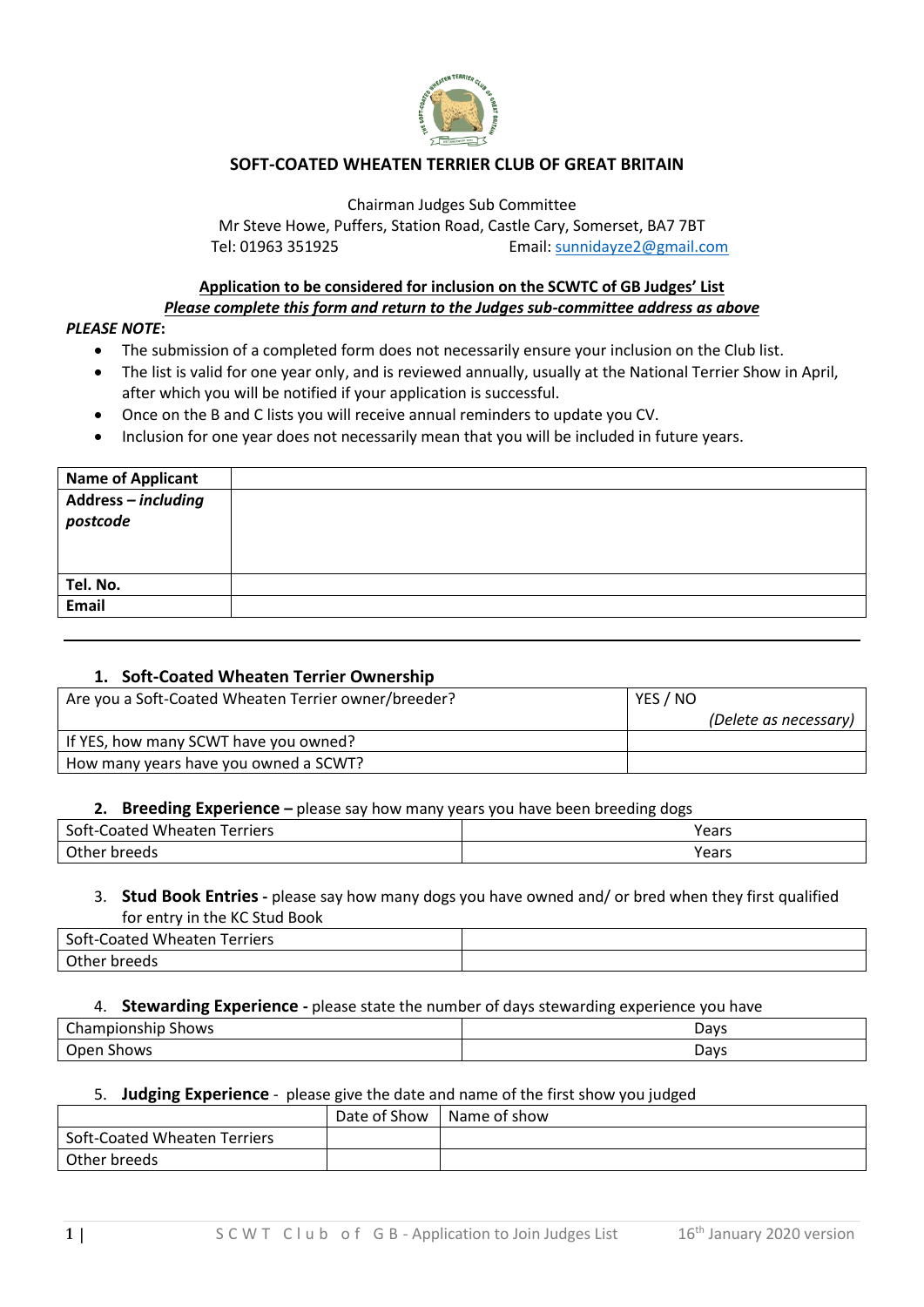

# 6. **Please provide details of other Breed Judges Lists you are on** *(continue on a separate sheet if you*

*need more space)*

| meda more space,<br><b>Breed</b> | List (A1, A2, A3, B, C) |
|----------------------------------|-------------------------|
|                                  |                         |
|                                  |                         |
|                                  |                         |
|                                  |                         |
|                                  |                         |
|                                  |                         |
|                                  |                         |
|                                  |                         |
|                                  |                         |
|                                  |                         |
|                                  |                         |
|                                  |                         |
|                                  |                         |

## 7. **Seminars & Teach-ins** – If you have attended the following, please provide details as requested.

a) A Breed Specific Seminar or BAD with MCE organised by the Soft-Coated Wheaten Terrier Club of Great Britain and /or the Kennel Club Group Judges Development Programme?

| Date                            |                                               |
|---------------------------------|-----------------------------------------------|
| If applicable, did you pass the | <b>Assessment @ BSS</b>                       |
| assessment/MCE?                 | YES - WITH CREDIT / YES - WITHOUT CREDIT / NO |
|                                 | $MCE - YES / NO$                              |
|                                 | (Delete as necessary)                         |

### b) Seminar with a Kennel Club Accredited Trainer on KC Rules & Regulations?

| Date                 |  |
|----------------------|--|
| Name of Trainer      |  |
| Did you Pass or Fail |  |

# c) Seminar with a Kennel Club Accredited Trainer on conformation and Movement including a 'hands on'

assessment?

| Date                 |  |
|----------------------|--|
| Name of Trainer      |  |
| Did you Pass or Fail |  |

## **8. Numbers of Soft-Coated Wheaten Terriers judged.**

| How many SCWT have you judged in Seminar |  |
|------------------------------------------|--|
| assessments?                             |  |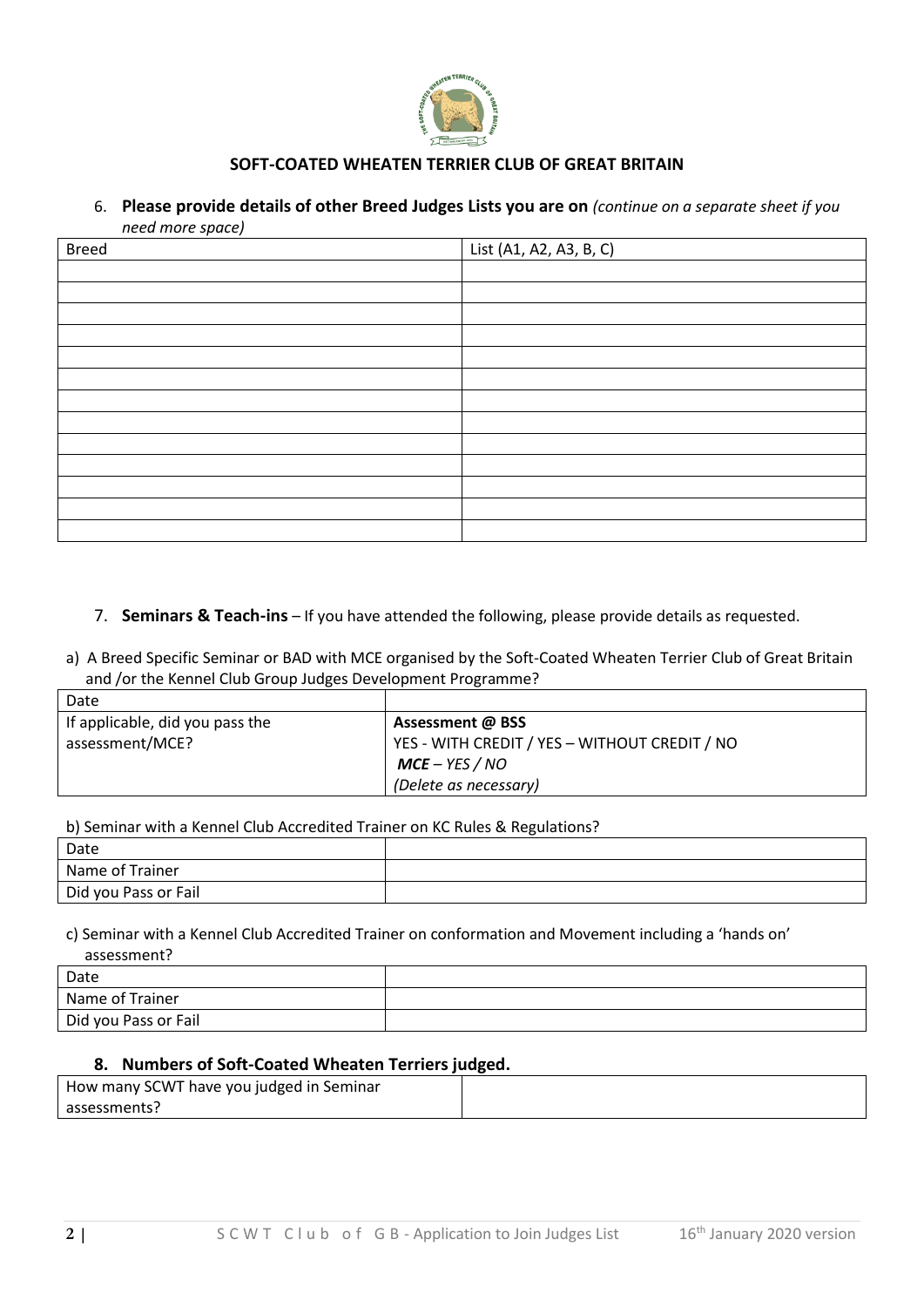

# 9. **Judging History** – please provide details of your previous judging experience

a) Soft-Coated Wheaten Terriers

| Type of Show                             | Date | Venue | No. of Classes | No. of SCWTS<br>present | No. of SCWTS<br>judged |
|------------------------------------------|------|-------|----------------|-------------------------|------------------------|
| <b>UK</b><br>Championship<br>with CCs    |      |       |                |                         |                        |
| <b>UK</b><br>Championship<br>without CCs |      |       |                |                         |                        |
| SCWT Club of<br>GB Open<br>Shows         |      |       |                |                         |                        |
| UK Open<br>Shows SCWT<br>Classes         |      |       |                |                         |                        |
| Other SCWT<br>Judging inc.<br>Overseas   |      |       |                |                         |                        |

| What was the last date you judged SCWT<br>classes?    | Date | Show    |
|-------------------------------------------------------|------|---------|
| Date of future appointments to judge SCWT<br>classes? | Date | Show(s) |